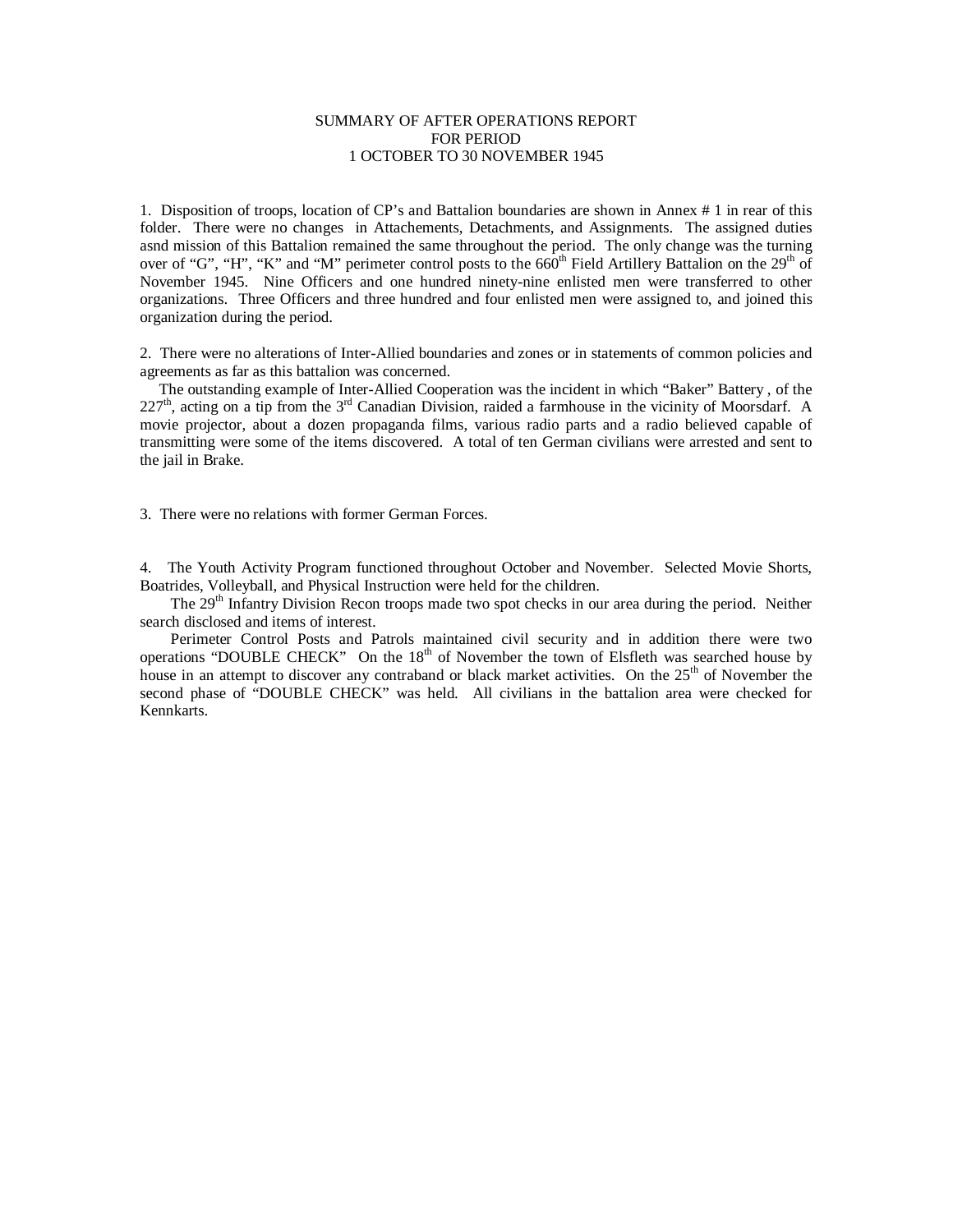## HEADQUARTERS 227<sup>TH</sup> FIELD ARTILLERY BATTALION A.P.O. 29, U.S. ARMY

Subject: After Action Report for Period 1 October to 30 November 1945

TO: The Adjutant General, Washington, D.C.

THRU: Commanding General, 29<sup>th</sup> Infantry Division Artillery, A.P.O. 29, U.S. Army

# I. SUMMARY OF ACTIVITIES S-1

a. Personnel promoted within the command during the period:

 (1) Officers 1 (2) Enlisted Men 2

- b. Personnel granted leaves, passes, and furloughs during the month: (1) Officers
	- 0 United States
	- 0 Switzerland<br>1 England
	- **England**
	- 2 Riviera
	-
	- 1 Paris<br>1 Bruss **Brussels**
	- 0 Delfzigl
	- 9 Copenhagen

## (2) Enlisted Men

- 0 United States
- 6 Switzerland
- 7 England
- 11 Riviera
- 7 Paris
- 4 Brussels<br>0 Delfzigl
- **Delfzigl**
- 104 Copenhagen
- c. Personnel returned direct to the United States
	- (1) Officers  $\begin{array}{cc} 0 & 0 \\ (2) &$  Enlisted Men  $\end{array}$
	- $(2)$  Enlisted Men
- d. Number of personnel transferred under the redeployment program to units of another category:

(1) Officers 9<br>(2) Enlisted Men 199 (2) Enlisted Men

e. Number of Decorations awarded to personnel of the command by types: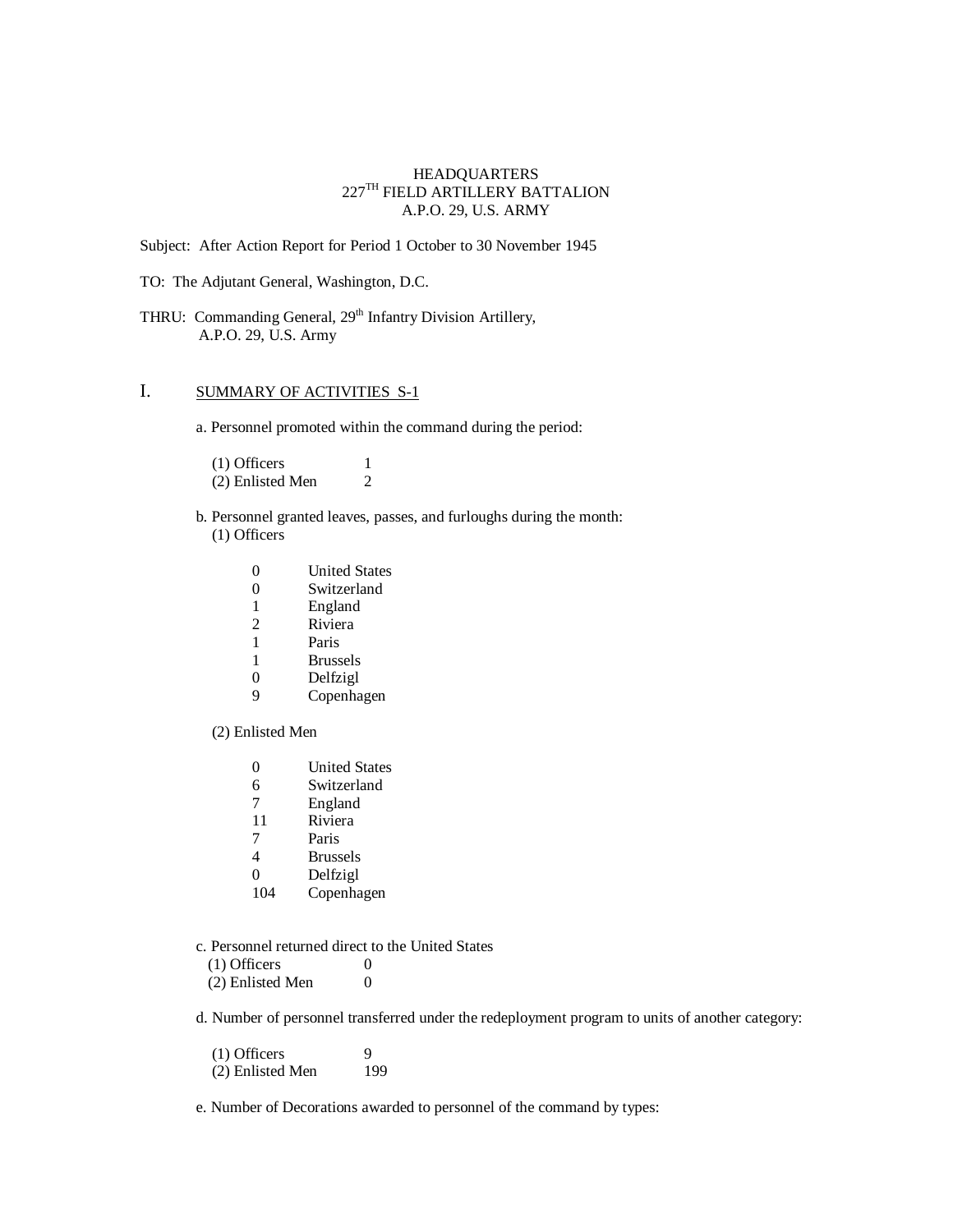| 1 | <b>Bronze Star Ribbon</b>                                                   |                                                                 |
|---|-----------------------------------------------------------------------------|-----------------------------------------------------------------|
|   | f. Roster of Commanders:                                                    |                                                                 |
|   | (1) Battalion Commander<br>1 September to 30 September                      | Major Charles W. Kessler                                        |
|   | (2) Headquarters Battery                                                    | 1 <sup>st</sup> Lt. Woodrow M. Rogers                           |
|   | $(3)$ "A" Battery                                                           | Captain Samuel J. Foose Jr.                                     |
|   | $(4)$ "B" Battery                                                           | $1st$ Lt. John H. Oesch                                         |
|   | $(5)$ "C" Battery<br>1 October to 21 November<br>22 November to 30 November | Captain John J. O'Connell<br>1 <sup>st</sup> Lt. John J. Rhoads |
|   | (6) Service Battery                                                         | Captain James L. Parker                                         |
|   | (7) Battalion Surgeon                                                       | Captain Alphonse R. Cardi                                       |
|   | (8) The Battalion Commander's Staff:                                        |                                                                 |
|   | <b>Executive Officer</b>                                                    | Captain James P. Harrington                                     |
|   | $S-3$<br>Asst $S-3$<br>24 November to 30 November                           | Captain James R. Newcombe<br>Captain Louis B. Mills             |
|   | $S-2$<br>1 October to 23 November                                           | 1 <sup>st</sup> Lt. Wiley Blair III                             |
|   | Liaison Officer                                                             | None                                                            |
|   | Personnel Officer<br>1 October to 8 November<br>9 November to 30 November   | None<br>2 <sup>nd</sup> Lt. John H. Tullis                      |

g. Personnel assigned to this Command during the period by redeployment:

| <b>Officers</b>     | 3   |
|---------------------|-----|
| <b>Enlisted Men</b> | 304 |

1 Oak Leaf Cluster to Purple Heart

# II. SUMMARY OF ACTIVITIES S-2

a. Civil Population

1. The Civilian Population seems to be growing more resentful of the occupational forces as time goes on. The approach of winter and their situation is probably one factor that causes this.

2. 102 Civilians were detained for lack of KennKartens. 40 arrested for curfew violation. 32 Displaced Persons were checked but none detained.

3. There has been no evidence of unauthorized organized political movements in this area.

4. No new rumors among the civilian population.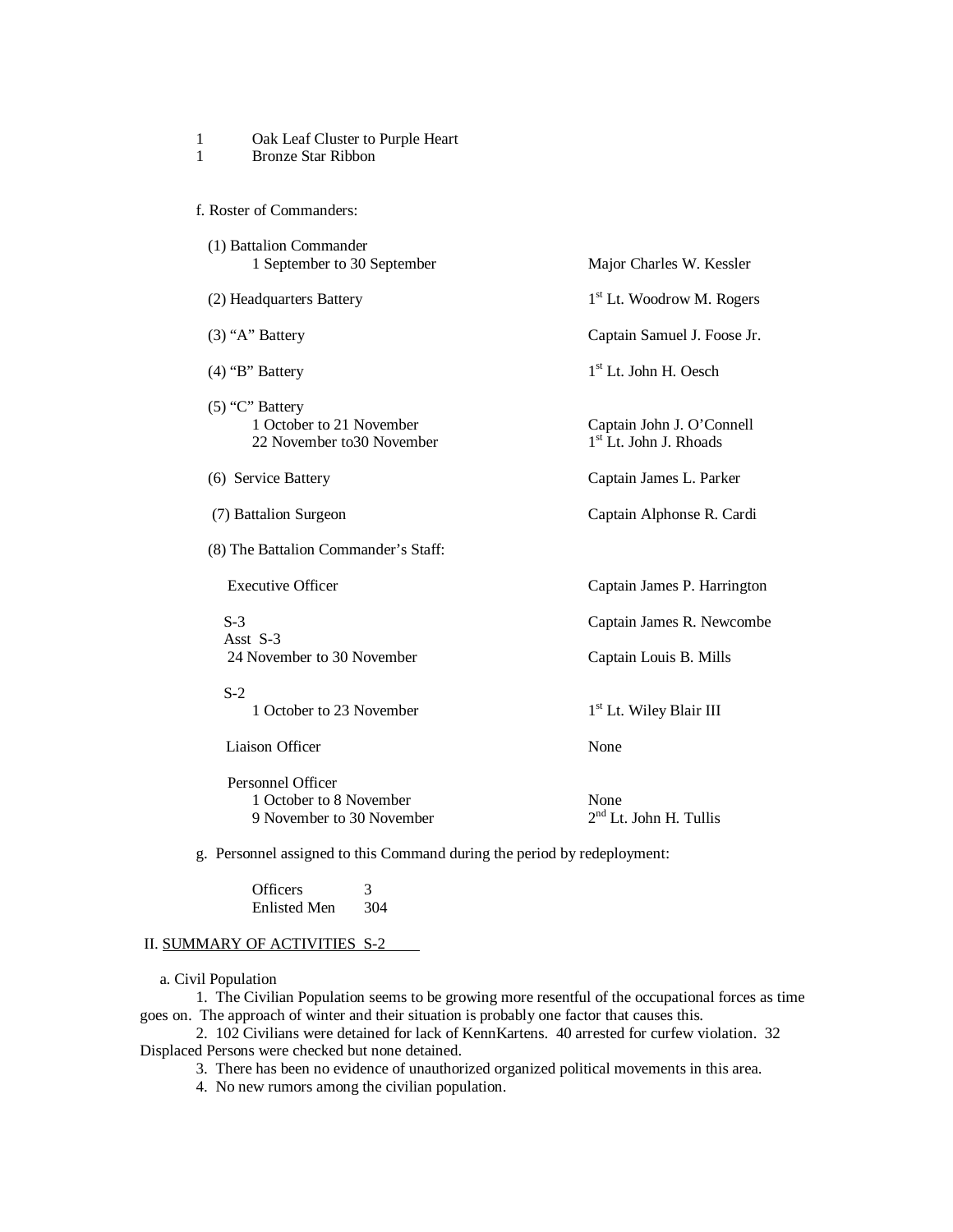5. No evidence of subversive activity, propaganda or underground resistance turned up during this period.

6.  $29<sup>th</sup>$  Inf Div Recon troops made two spot checks in our area during this period. Neither search disclosed any items of interest.

7. There were two Operations "DOUBLE CHECK" during this period. One on the  $18<sup>th</sup>$  of November, during which all houses in a specified area were searched for contraband.

Results were as follows:

(1) Operational Data

 a. Seven Officers and one hundred and forty-nine enlisted men were used in the search operation. All personnel were from the  $227<sup>th</sup> FA Bn$ .

b. Section covered was the town of Elsfleth, Land Wesermarsh, Province

Oldenburg. There were 483 houses in area.

c. Estimated Population of area searched is 2800.

(2) Results

- a. Personnel Check
	- 1. 2591 German Civilians were checked
	- 2. No German civilians were arrested
	- 3. No Displaced Persons were found
	- 4. U S Military Personnel
		- a. 25 US Military Personnel checked at road blocks thrown around area.
		- b. 315 Men from the  $227<sup>th</sup>$  FA Bn searched.
		- c. No US Military personnel were detained.
		- d, No loot or unauthorized items were found in the possession of US

troops.

b. Discovery of Contraband

1. The following items of contraband were uncovered and turned over to

Burgemeisters Office in Elsfleth.

 1 pr Shoes, service 1 ea Jacket, HBT 1 ea Trousers, HBT 1 ea Undershirt, OD 1 ea Box Nutmeg 1 ea Box Cloves 1 ea Box Mustard 1 ea Jacket, Field 1 ea Sweater, GI

2. No stores of resistance or sabotage supplies were found.

c. No evidence of Black Market Operations were uncovered.

(3). Reaction of Civilian Population

 Majority of people appeared to take the search in a calm, reconciled manner and were co-operative to a certain degree. The greatest difficulty was found in keeping all the people in one room while the rest of the house was being searched. Approximately 15% had a strong desire to try to notify their neighbors of the search.

(4) Effectiveness of Operation

 a. The operation was effective form a psychological view. It was me also effective in uncovering evidence of pilfering and petty black marketing of US goods. It was not effective in uncovering items for which care had been taken in concealment.

 b. The behavior of troops was excellent, except for a tendering to be easy going in the search and handling of the German civilians.

 c. It is suggested that a search of this type would be more effective if the troops were given some training in proper search procedure and if no traffic for any reason were allowed to move through area being searched. It is also suggested that the telephone service be discontinued during operation.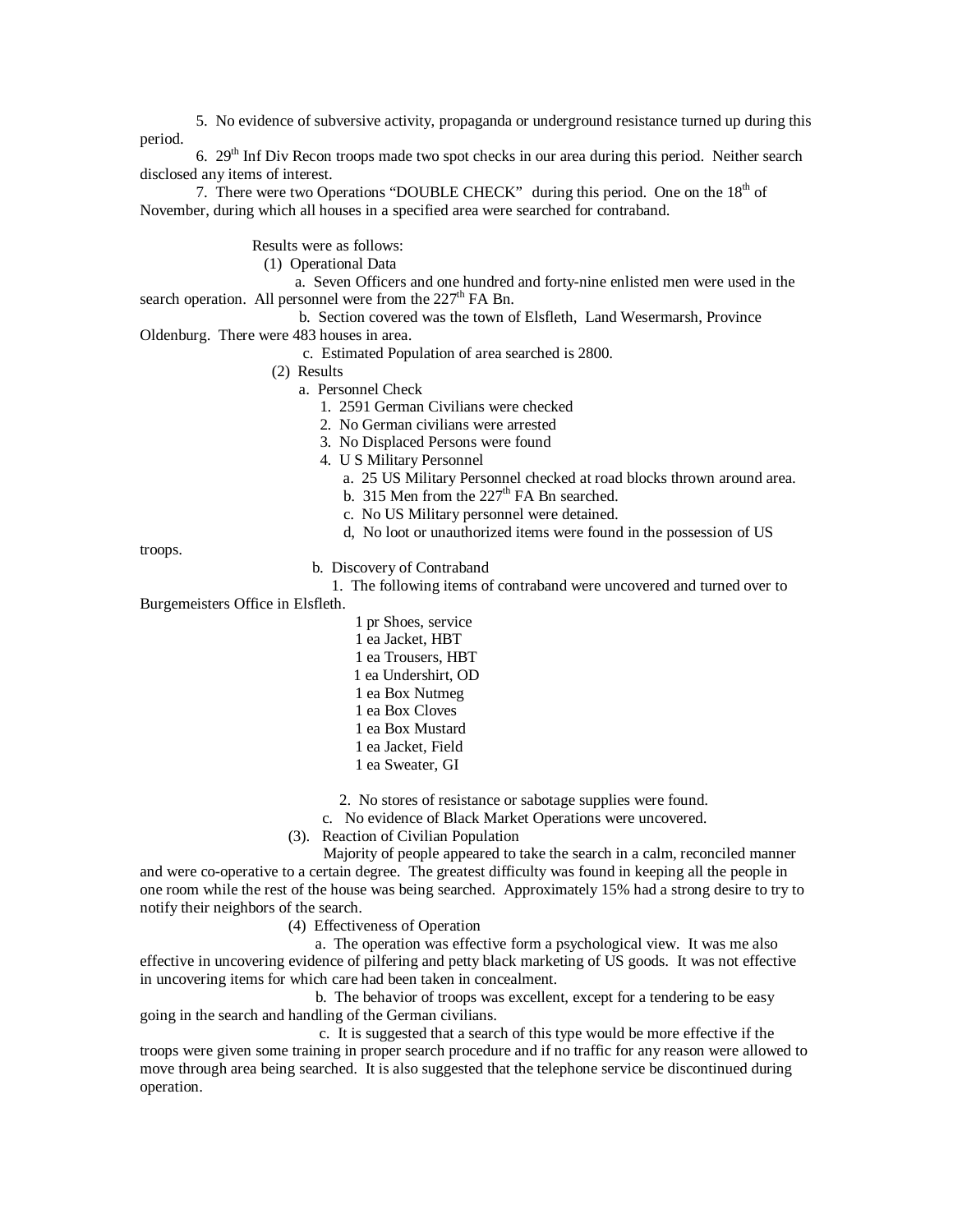d. It is suggested that the mission would be more effectively achieved if all search operations were turned over to highly trained teams that would make continuous spot check.

Results of Operation " DOUBLE CHECK" on 25 November 1945 are as follows:

1. Operational Data

 a. 12 Officers and 288 Enlisted men were used in the security control check. All personnel were from the 227<sup>th</sup> Field Artillery Battalion.

- b. Section covered was the  $227<sup>th</sup> FA Bn$  area,
- c. Estimated population of area searched is 10,050.
- 2. Results

a. Personnel Check

- (1) German civilian and German Military personnel
	- a. Approximate number of civilians checked: 6475
	- b. Number of civilians detained for interrogation: 252
		- (1) Released after interrogation: 205
		- (2) Arrested by CIC: 47
			- (a) Lack of Kennkarten and no effort on part of individual to obtain one: 42
			- (b) Disobedience to orders: 2
			- ( c) PWs without proper papers: 3

 c. Remarks – Approximately 3000 civilians under jurisdiction of Burgomeister at Neuenbrok (409-175) and living in villages of KUJIEN, OBERHORNE, NEUENBROK, NEIDERHORNE, NORDERMOOR, BARDENFIETH, ECKFIETH, DAISPER, UHIENBUSCH, BURWINKEL, KORTENDORG, NUNTORF, BUTTEIDOR, MOORSDORF, GELIEN, PARDIENS, MOORHSUSEN, were not inspected for proper Kennkart when it was learned that all old cards had been picked up by the Burgomeister preparatory to issuing new Kennkarten during the period 26 to 30 November 1945. (see "Instructions appearing on reverse side of ration card issued by Keris Wesermarsh")

- (2) Displaced Persons
	- (a) Approximate number of Displaced Persons checked: 32
- (3) U.S. Military Personnel

(a) Approximate number of U.S. Military Personnel checked:  $150$  (exclusive of 419,  $227<sup>th</sup>$ Personnel)

(b) No loot of unauthorized items were found in possession of U.S. troops.

3. Reaction of Civilian Population to the Operation

 a. Majority of persons reacted calmly to the operation and cooperated with the instructions of the troops. Burgomeisters were most helpful where utilized and from their records considerable aid was obtained in determining authenticity of civilian's claims as to why they did not have Kennkart in their possession. Some civilians resented being interrogated because they had applied for cards but the cards were unavailable.

4. Effectiveness of Operation

 a. The operation was successful from a psychological viewpoint. A desperate individual could have avoided being screened because the number of troops employed did not permit simultaneous search of fields, drainage ditches, etc. in conjunction with search of buildings. Probably 4500 civilians in the area did not have Kennkarten because the cards were not available.

b. Behavior of Troops. Excellent

c. Suggestions for Improving Technique of Similar Operations"

 (1) Coordinate future inspections of Kennkarten with Military Government agencies responsible with issuing the cards to insure that the maximum number of civilians have the Kennkarten in their possession before the search starts.

 (2) More training should be given troops in KennKarten before employing them on inspection teams.

d. Suggestions for better accomplishment of mission by a different type of Operation.

 (1) Mission would be more effectively achieved if all search and security control checks were turned over to highly trained teams that would make continuous spot checks.

7. Incidents during period are as follows: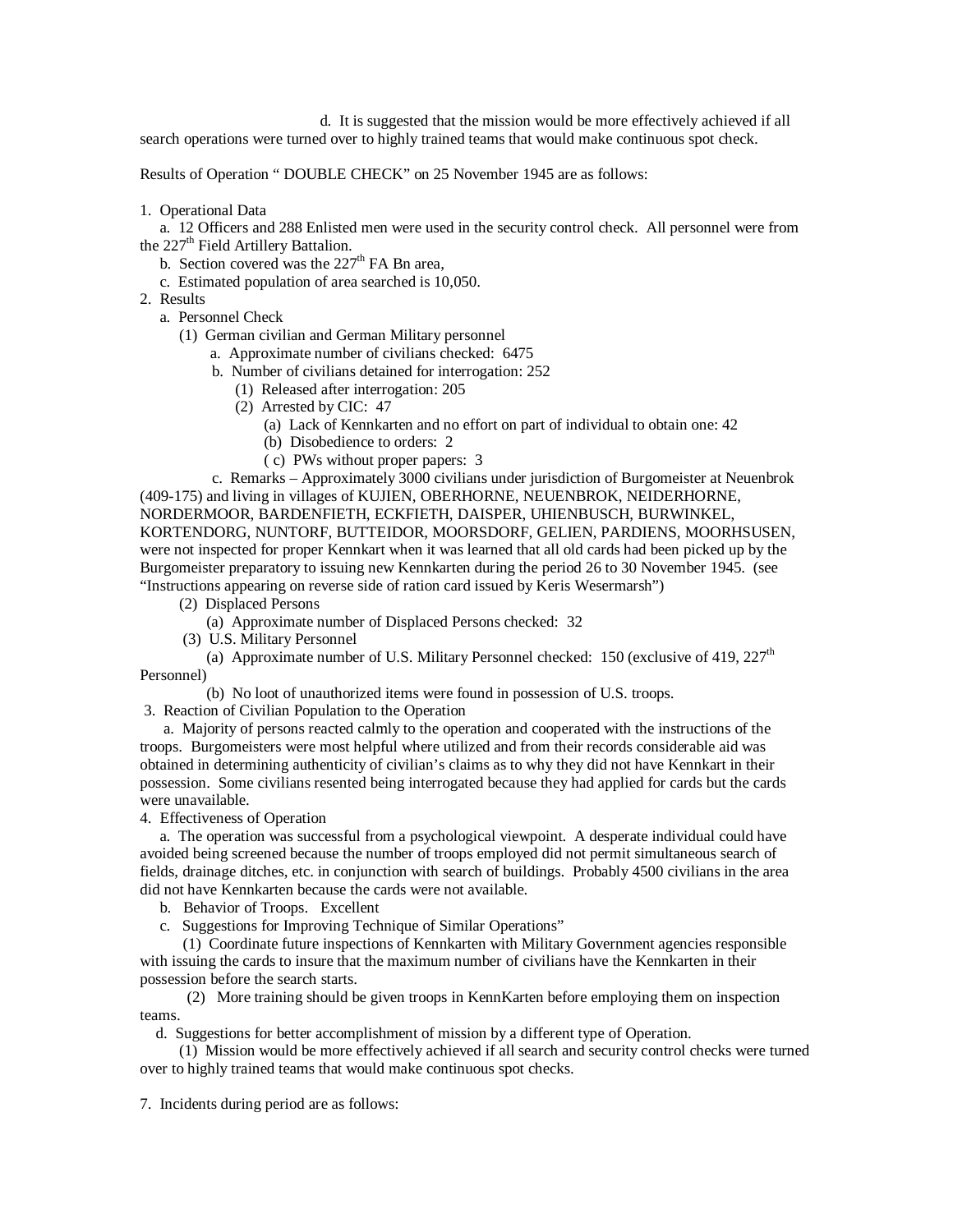(1) On a tip from Lt. Hodgkiss, 2/4 Provost Marshal Co., 3rd Canadian Div. to Lt John Oesch, Battery Commander, Baker Battery,  $227<sup>th</sup>$  FA Bn, a farm house in this area was raided and thoroughly seached by troops of this organization on 20 November 1945. Location of farm is in Moorsdorf (413- 105). The following items were found on the farm:

- a. A still for making bootleg liquor
- b. A movie projector
- c. About one dozen propaganda films.
- d. A radio that appeared to be a transmitter.
- e. Various radio parts in a workshop.

The following arrests were made:

- a. Gustav Ammermann
- b. Gunther Ammermann
- c. Georg Schumacher
- d, Rochus Wotzka
- e. Gerhardt Heidemreich
- f. Josef Erkol
- g. Egon Mieffert

 The incident was reported to Division Artillery Headquarters and to the CIC Detachment in this area. Arrested persons placed in the Brake Jail and contraband turned over to the 29<sup>th</sup> Division Artillery.

 (2) An incident of liquor stealing by U.S. soldiers was reported by Alfred Koc, a German Civilian, residing in Lemwerder, Germandy. Koc reports that six soldiers, armed and in a 2 ½ ton truck took eightyfive fifths of liquor when he, Koc, refused to give or sell they any. Koc has a permit from Military Government to purchase liquor for Military Government and other units. This incident has been reported to the proper authorities.

8. No incidents of sabotage were reported during the period.

9. No evidence of Black Market were uncovered.

(b) German Military Personnel:

 1. An incident occurred with one of the German Minesweeper Personnel. On being halted and asked for his pass the man attempted to escape and was shot in the hand and leg.

- (c ) Civil Security was excellent during the period.
- (d) No documents of CIC interest were uncovered.
- (e) Arrest Statistics:

| German Civilians         | 138 |
|--------------------------|-----|
| <b>Displaced Persons</b> | 56  |
| German PWs               | 12  |
| Minesweeper Personnel    | 42. |

(f) Interrogations: None. CIC and Military Governments are no longer in our area.

## III. SUMMARY OF ACTIVITIES S-3

- a. The mission of the  $227<sup>th</sup>$  Field Artillery Battalion during the period consisted of two phases:
	- (1) Continuation of Occupational Duties: 1 October to 26 November
		- a. Security of assigned area.
		- b. Training in duties of primary role and basic subjects.
		- c. Provisions of recreation and athletic facilities for maximum personnel.
	- (2) Initial preparation for redeployment to ZI as a Category IV unit.
		- a. Processing of personnel and equipment in accordance with POM requiremants was begun

on 27 November and continues through the close of the period.

#### b. Attachments and Detachments:

(1) There were no attachments of detachments during the period.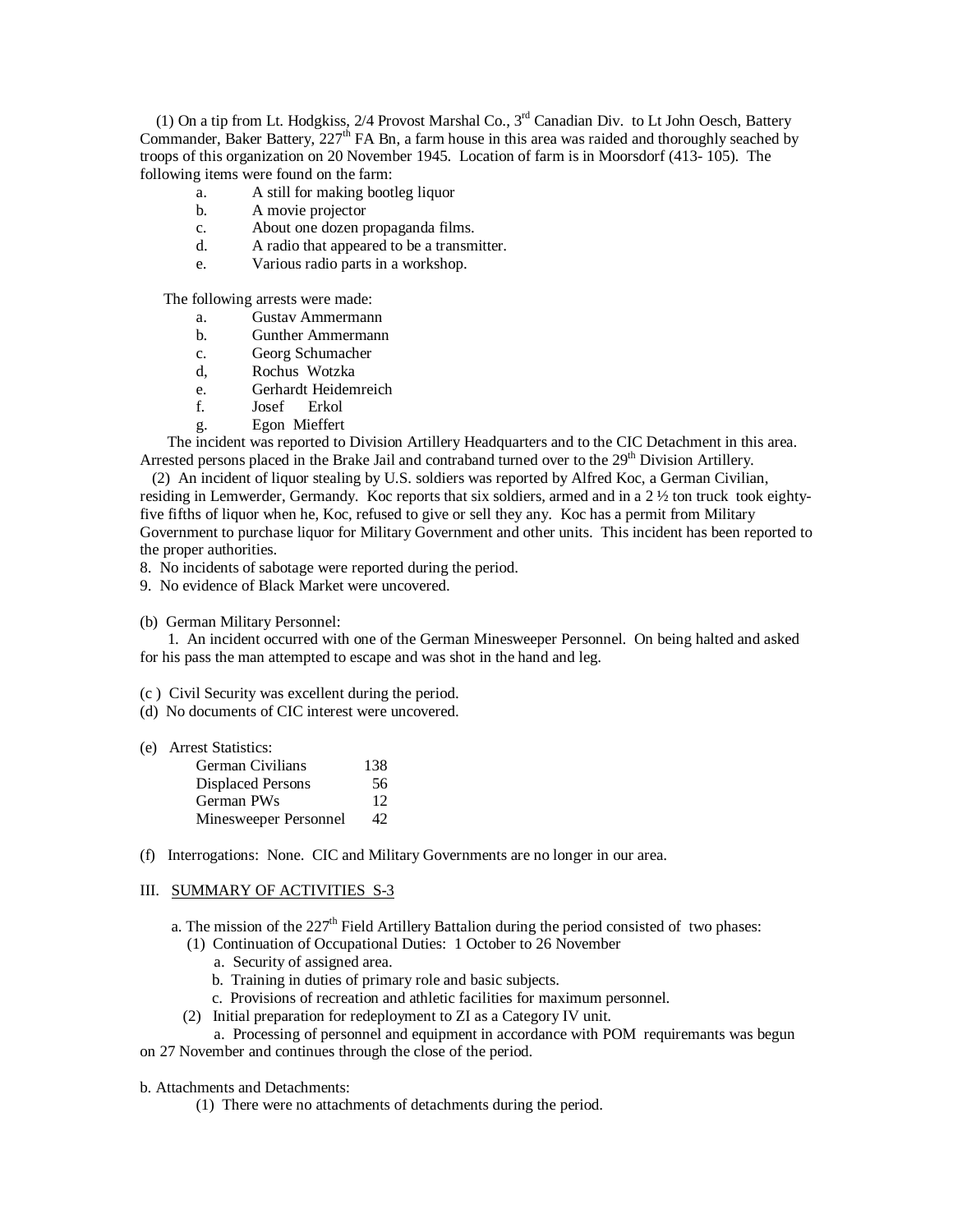- c. Operations during the Period:
	- (1) Operations during the period consisted of routine duties of occupation.
	- (2) Completed Phase I and Phase II of Operation "DOUBLE CHECK" on 18 and 25 November

1945.

(3) Guard and Security installations operated by this unit during the period are listed below:

| Post | Location      | Period Operated          | <b>Battery</b> |
|------|---------------|--------------------------|----------------|
|      |               |                          | Responsible    |
| G    | $(375 - 084)$ | 1 October to 29 November | "B" Battery    |
| ιH   | $(435 - 072)$ | 1 October to 29 November | "B" Battery    |
| K    | $(485 - 019)$ | 1 October to 29 November | "B" Battery    |
| L    | $(536 - 034)$ | 1 October to 8 October   | "C" Battery    |
| M    | $(610 - 019)$ | 1 October to 29 November | "C" Battery    |

(a) Control Posts

(b) Motor Patrols – 2 Men

| <b>Patrol</b> | Period Covered      | Area Covered                                                    | <b>Battery Responsible</b> |
|---------------|---------------------|-----------------------------------------------------------------|----------------------------|
| #24           | 1 Oct. to 30 Nov.   | Western half Bn. Area every 6 hrs.<br>during hours of darkness  | "B" Battery                |
| #25           | 1 Oct. to $30$ Nov. | Eastern half Bn area every 6 hours<br>during hours of darkness. | "C" Battery                |

( c ) Foot Patrols – 2 Men

| Patrol                       | Period Operated    | Area Covered                                           | <b>Battery Responsible</b>            |
|------------------------------|--------------------|--------------------------------------------------------|---------------------------------------|
| Lemwerder                    | 1 Oct. to 30 Nov.  | Lemwerder proper, from<br>$2000$ to $2400$ , nightly   | Hq. Battery<br>Service Battery        |
| Lemwerder<br><b>Addition</b> | 20 Nov. to 30 Nov. | Lemwerder Addition from<br>2000 to 2400 hours, nightly | "A" Battery<br><b>Battery</b><br>``C" |

(d) Installations Guarded

| Installation             | No. of Men | Hours             | Location      | <b>Battery Responsible</b> |
|--------------------------|------------|-------------------|---------------|----------------------------|
| Bn. C. P.                |            | 1600 to 0800      | $(592 - 073)$ | <b>Battalion Guard</b>     |
| Hq., C Btrys Area        |            | 1800 to 0800      | $(592 - 073)$ | <b>Battalion Guard</b>     |
| A, Sv. Btrys Area        |            | 1600 to 0800      | $(592 - 067)$ | <b>Battalion Guard</b>     |
|                          |            | 1 Nov. to 30 Nov. |               |                            |
| <b>Bn</b> Motor Park     |            | 24 hours          | $(592 - 073)$ | <b>Battalion Guard</b>     |
| <b>B</b> Btry Area       |            | 1600 to 0800      | (497-103)     | "B" Battery                |
| <b>B</b> Btry Motor Park |            | 24 hours          | $(497 - 108)$ | "B" Battery                |
|                          |            | 1 Oct. to 1 Nov.  |               |                            |
|                          |            | 1600 to 0800      |               |                            |
|                          |            | 1 Nov. to 30 Nov. |               |                            |

 (4) The Battalionn continued to furnish equipment necessary to collect enemy war material at one point.

### (d) Training

(1) Drivers training and training in T/O jobs was continued during the period.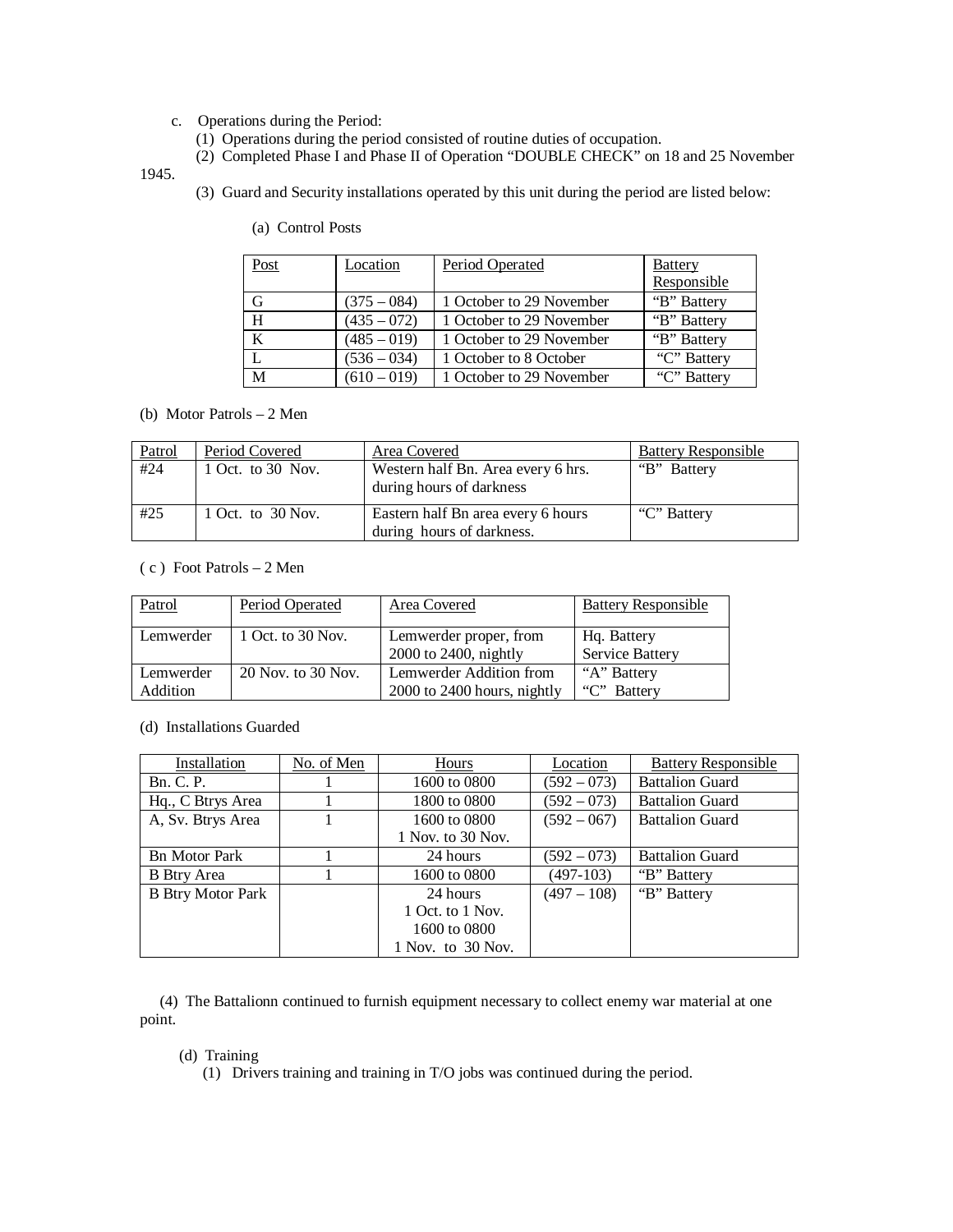#### IV SUMMARY OF ACTIVITES S-4

 (1) Inventories and searches for war materials in this area was completed during the month of October. chlights, and smoke pots has been started and should be completed within a week.

(2) New items of Equipment received during period. None

(3) Reclamation and renovation of equipment and clothing. Nothing to report.

 (4) Inspections of kitchens for excess foods to eliminate "Black Market" temptations: Performed weekly.

(5) Construction and maintenance of buildings, roads and bridges.

 a. Furnished three trucks to Division Engineers and Division Headquarters the entire period for improvement and building of roads and buildings.

for them.

 (6) Drivers instructions were given the entire period and only five motor accidents occurred during the period.

(7) Agricultural activities – None

(8) Fire Prevention:

a. Continued our record of having lost nothing by fire in the last six months period.

 (9) Usual task of feeding and supplying the battalion was accomplished. In addition, the howitzers and prime movers were turned in, and approximately 75% of the battalion's non minimum essential equipment was turned in.

### V. SUMMARY OF ACTIVITIES SPECIAL SERVICE

a. Athletic Section Activities.

 (1) Five Battery and one Officer's Basketball Teams, each playing three games per week. Five Battery Volleyball Teams, each playing one game per week.

| a. Division Football           |   |
|--------------------------------|---|
| b. Division Artillery Football | 5 |
| c. Golf                        |   |

All men were recalled from DS on 26 November 1945 due to redeployment.

(3) Athletic equipment turned in to Division Special Service, 26 November 1945.

b. Recreation Section Activities.

(1) Red Cross girls with doughnuts and coffee visit each battery once a week.

 (2) Two 16 mm projectors in battalion. In addition, two 35mm movies held twice in Vegesack and one 35mm movie held nightly Brake.

- (3) Two USO Shows were available to the battalion during the period.
- (4) Lilac Times discontinued 17 November 1945 due to redeployment program.
- (5) No band concerts were held in battalion during the period.
- (6) Three dances a week in battalion And three a week at GI Joes, Vegesack.
- (7) No men on D S.
- (8) Recreation Equipment turned in to Division Special Service, 26 November 1945.
- c. Each Battery maintains own PX
	- (1) Coco-cola delivered once a week.
	- (2) Beer delivered once a week.
- d. All Sail and Motor Boats were put in drydock by 21 November 1945. There was no horseback riding during the period.

#### VI. SUMMARY OF ACTIVITIES INFORMATION AND EDUCATION OFFICER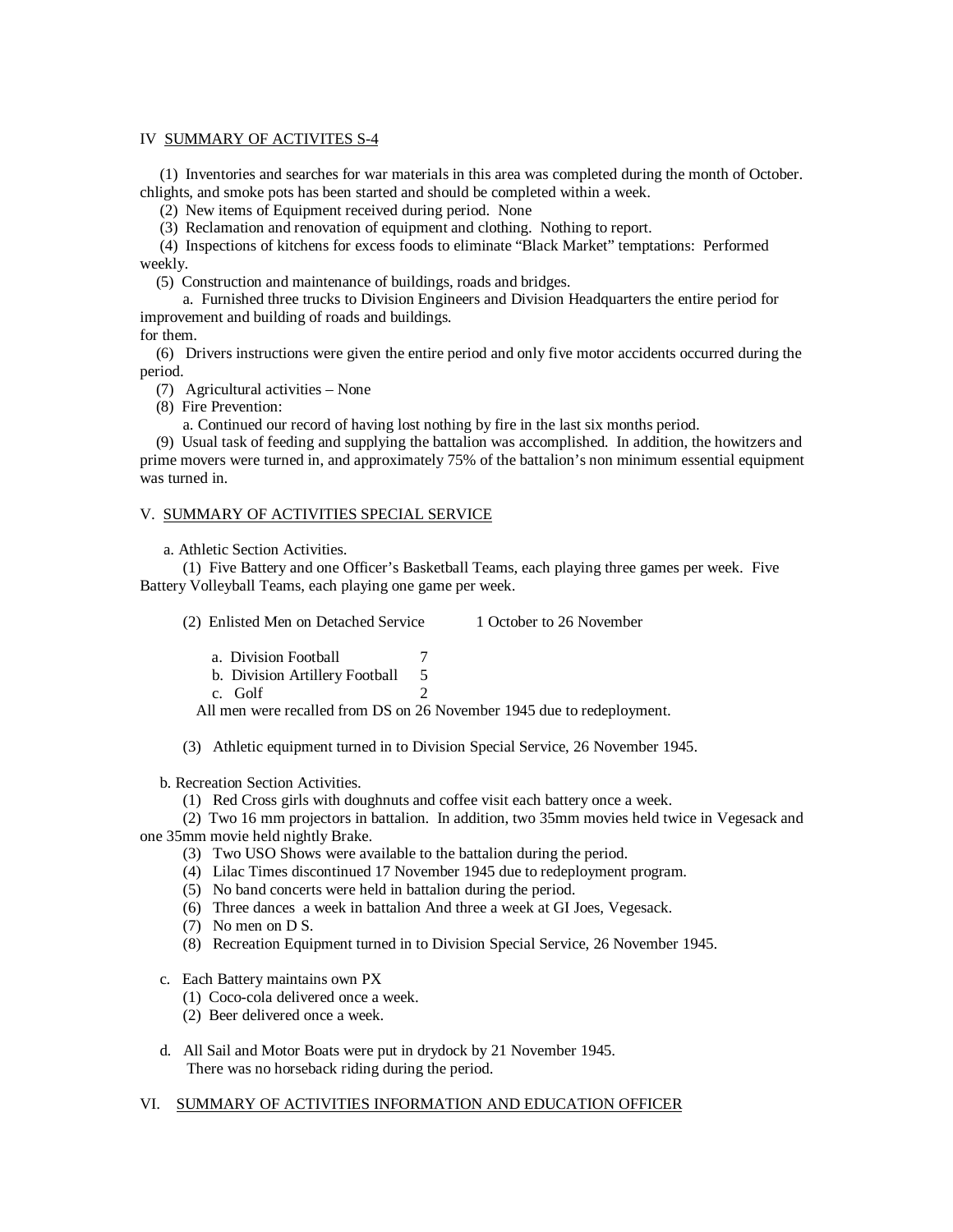#### 1. General Information

a. Unit schools have been closed and all  $I \& E$  equipment and supplies turned in, in accordance with instructions. Men attending Civilian Technical Schools are returning upon completion. Have filled no quotas for this period. USAFI courses are still in force.

| I & E Officer                 | $2nd$ Lt. Thomas G. Youmans, Jr. |
|-------------------------------|----------------------------------|
| <b>Educational Advisement</b> | $2nd$ Lt. Thomas G. Youmans, Jr. |
| On the Job Training           | $1st$ Lt. Woodrow Rogers         |
| Literacy Training             | $2nd$ Lt. Thomas C Youmans, Jr.  |
| <b>Instructor Training</b>    | $1st$ L. John Oesch              |
| Liberian                      | T/Sgt. Joseph Rausen             |
| Registrar                     | T/Sgt. Joseph Rausen             |

b. The present I & E staff and their job assignments area:

- c. Schools and men attending: None
- d. Universities and men attending:
	- Biarritz 2 Wharton 3 Scotland 1
- e. There are 26 USAFI courses presently in progress.
- 2. Number and types of schools conducted
	- a. Battalion Unit School
		- 1. Spoken German 1 October to 31 October.
	- b. On-The-Job Training.
		- 5 EM in Battalion Motor Shop
		- 2. Journalism. Closed
	- c. Projects completed, in progress, and projected. None

 d. Summary: Due to processing and redeployment to the Interior, schools have been closed. However, Orientation and Information is carried on and is being projected up to departure from here. Discussions are held as per Battalion Schedule and current topics are introduced for discussion. All batteries have I & E Officer and NCO who conduct Orientation and Information Programs.

### VIII. SUMMARY OF ACTIVITIES BATTLION SURGEON

- a. Health of the command.
	- (1) Environmental Sanitation:
		- (a) Water Supply

(1) Practically all sources of water in Germany are considered contaminated. Thus all water for drinking and kitchen use is properly treated before use. The Corps of Engineering is responsible for the treatment of such water.

(2) Drainage: Water drainage is through to drainage system established for the area and eventually draining into tributaries of the Weser.

 (b) Waste Disposal: The disposed of waste materials is such that they are eliminated as factors in the spreading of diseases.

(1) Human Waste: Latrines have been constructed by the Germans and enough space is provided to accommodate eight percent of the Command. Most of the latrines are of the pressure-flush type and all latrines fulfill the primary objective of preventing access of flies to human excreta. Urine